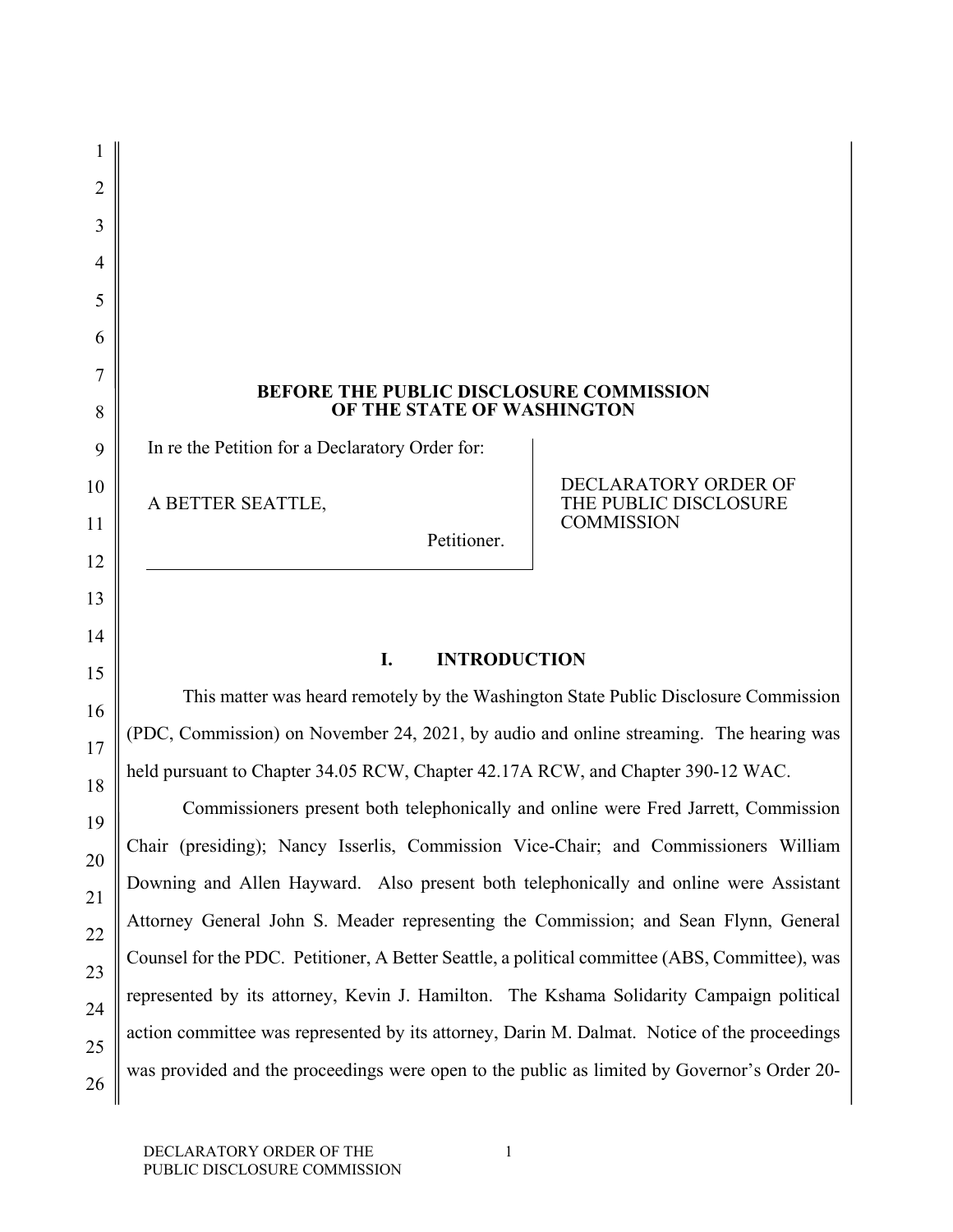1 28 *et seq.* and recorded.

| limits of RCW 42.17A.405(3) and (14) because ABS contends those limits are inapplicable to<br>3<br>the Committee pursuant to federal law.<br>$\overline{4}$ |  |
|-------------------------------------------------------------------------------------------------------------------------------------------------------------|--|
|                                                                                                                                                             |  |
|                                                                                                                                                             |  |
| The Commissioners had before them the following materials:<br>5                                                                                             |  |
| Petition for a Declaratory Order from A Better Seattle, dated November<br>6<br>$\circ$                                                                      |  |
| 15, 2021;<br>7                                                                                                                                              |  |
| Letter of Objection from Dmitri Iglitzin, on behalf of the Kshama<br>8<br>$\circ$                                                                           |  |
| Solidarity Campaign, dated November 18, 2021;<br>9                                                                                                          |  |
| Response in opposition to the Petition for a Declaratory Order from Darin<br>10<br>$\circ$                                                                  |  |
| M. Dalmat, on behalf of the Kshama Solidarity Campaign, dated<br>11                                                                                         |  |
| November 23, 2021;<br>12                                                                                                                                    |  |
| Stipulation as to Facts presented by PDC staff, dated November 23, 2021,<br>13<br>$\circ$                                                                   |  |
| and signed by Sean Flynn, General Counsel, for the PDC and Philip<br>14                                                                                     |  |
| Lloyd, Treasurer, for A Better Seattle.<br>15                                                                                                               |  |
| 16                                                                                                                                                          |  |
| II.<br><b>STIPULATION</b><br>17                                                                                                                             |  |
| PDC staff and the Committee jointly submitted a signed Stipulation as to Facts<br>18                                                                        |  |
| (Stipulation). Mr. Flynn presented the Stipulation, reviewed the facts and summarized its<br>19                                                             |  |
| contents. Mr. Dalmat responded with argument in opposition to the Stipulation and to approval<br>20                                                         |  |
| of the Petition for a Declaratory Order and answered questions from the Commission. Mr.<br>21                                                               |  |
| Hamilton argued in support of the Declaratory Order and also answered the Commission's<br>22                                                                |  |
|                                                                                                                                                             |  |
| questions. The Commission voted 4-0 to accept the Stipulation and to issue the Declaratory<br>23                                                            |  |
| Order.<br>24                                                                                                                                                |  |
| 111<br>25                                                                                                                                                   |  |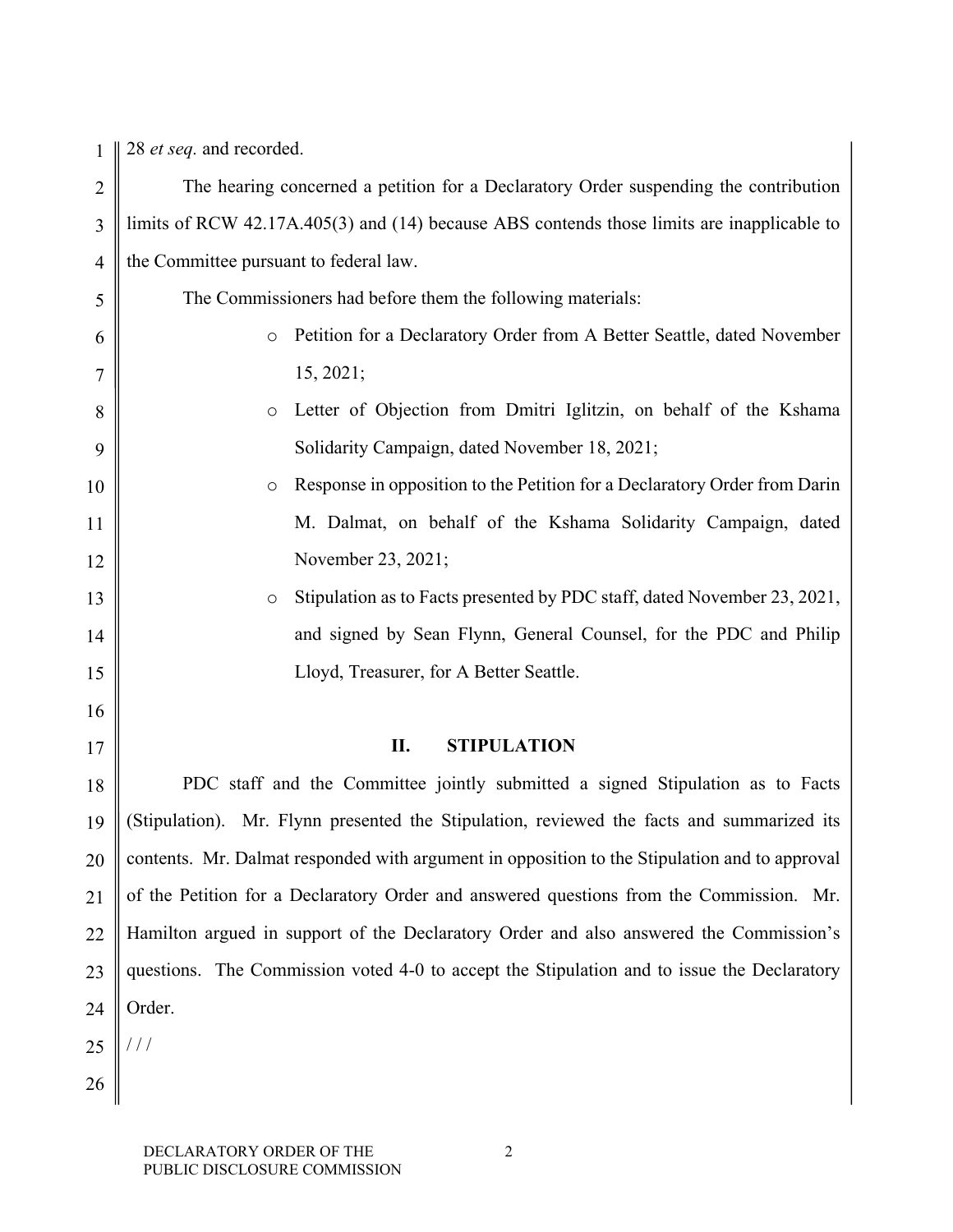4

5

18

19

20

21

22

23

24

25

26

1

## **III. FINDINGS OF FACT**

1. On September 30, 2021, King County Elections certified the recall petition against Seattle City Councilmember Kshama Sawant, and set a date for the ballot proposition of December 7, 2021.

6 7 8 9 2. On October 21, 2021, A Better Seattle filed a political committee registration statement to support the ballot proposition seeking the recall of Councilmember Sawant from office. The Committee has filed a Cash Receipts, Monetary Contributions Report (Form C-3) each consecutive week from November 8, 2021, through November 22, 2021.

10 11 12 13 14 15 16 17 3. On November 15, 2021, the Committee submitted a petition for an expedited declaratory order to grant relief from the requirements of RCW 42.17A.405 (as well as RCW 42.17A.125, and WAC 390-05-400), pertaining to contribution limits imposed in recall campaigns. The Commission had reviewed a similar request before issuing PDC Declaratory Order 17 in 2015 that suspended enforcement of RCW 42.17A.405(3) and (14) as applied to a recall committee. The basis for the Commission's actions was *Farris v. Seabrook*, 677 F.3d 858 ( $9<sup>th</sup> Cir., 2012$ ), a federal case that found Washington State's application of contribution limits to a recall committee was unconstitutional under circumstances in which the limits do not further the important interest of preventing corruption or the appearance of corruption.

4. As of the date of the Stipulation, and based on the standard established in Declaratory Order 17, the Committee and its officers and directors, and principal decision-makers (including any person who has provided input to the Committee), stipulated that they:

a. Have not solicited or accepted any contribution that exceeds the applicable limit set forth in RCW 42.17A.405(3) and (14);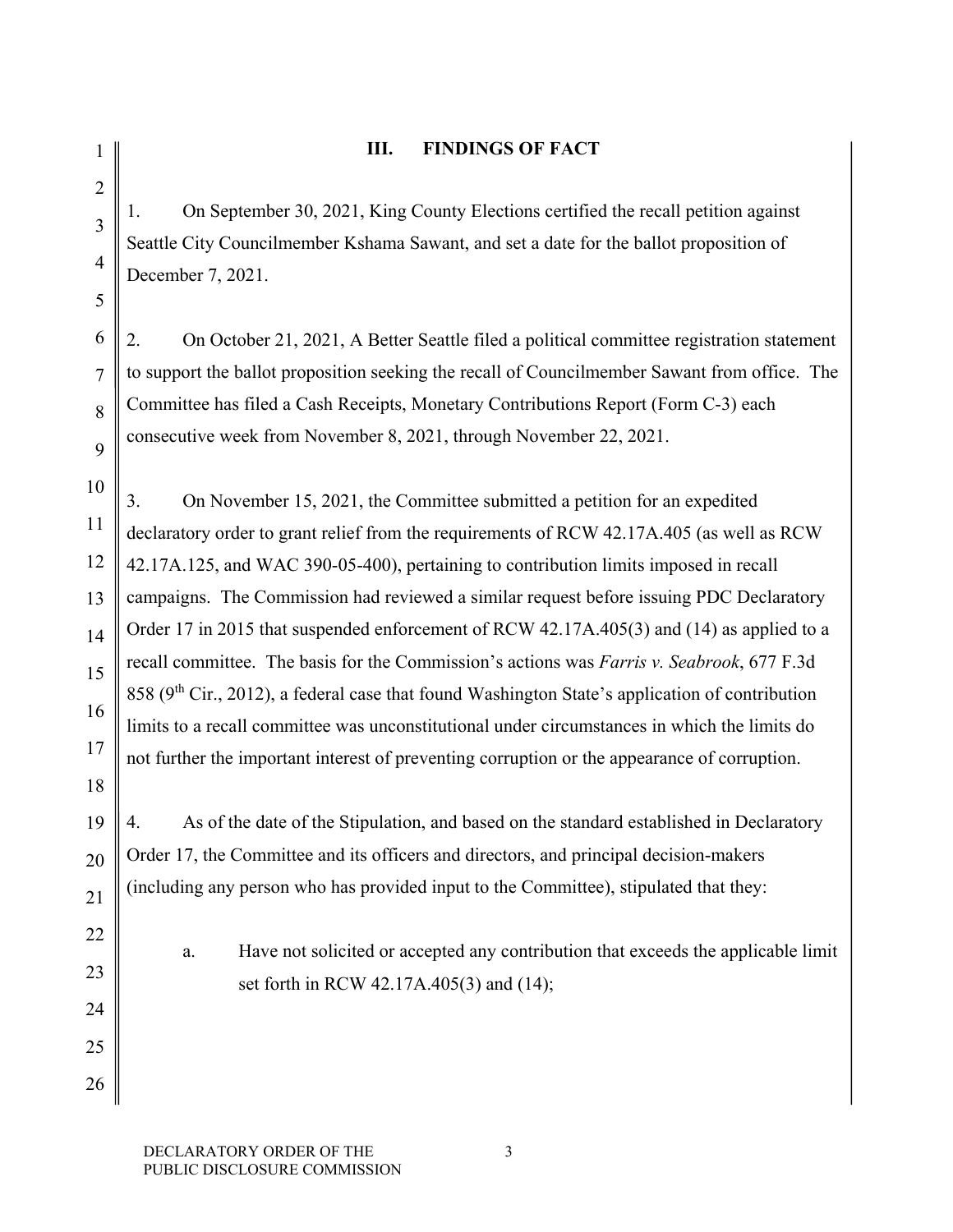| 1              | $\mathbf b$ .                                                                             | Have not coordinated any contributions or expenditures with, or allowed                                                                            |  |
|----------------|-------------------------------------------------------------------------------------------|----------------------------------------------------------------------------------------------------------------------------------------------------|--|
| $\overline{2}$ |                                                                                           | decision-making control by, a candidate or potential candidate for Seattle City                                                                    |  |
| 3              |                                                                                           | Council or any member of the Seattle City Council or its staff;                                                                                    |  |
| 4              |                                                                                           |                                                                                                                                                    |  |
| 5              | c.                                                                                        | Have not had contact or communications with any person known to them at the                                                                        |  |
| 6              |                                                                                           | time to be a declared or undeclared candidate for Seattle City Council,<br>concerning the appointment or election of any person to the Council, or |  |
| 7              |                                                                                           | concerning any other subject;                                                                                                                      |  |
| 8              |                                                                                           |                                                                                                                                                    |  |
| 9              | d.                                                                                        | Have not had contacts or communications with employees of the Seattle City                                                                         |  |
| 10             |                                                                                           | Council concerning the appointment or election of any person to the Seattle City                                                                   |  |
| 11             |                                                                                           | Council;                                                                                                                                           |  |
| 12             | e.                                                                                        | Have not (i) coordinated any campaign expenditures with any candidate for                                                                          |  |
| 13             |                                                                                           | Seattle City Council or their campaign committee, (ii) solicited or accepted                                                                       |  |
| 14             |                                                                                           | contributions from such a candidate or their campaign committee, or (iii)                                                                          |  |
| 15             |                                                                                           | solicited any donations in support of or in opposition to such a candidate or their                                                                |  |
| 16             |                                                                                           | candidate committee; and                                                                                                                           |  |
| 17             |                                                                                           |                                                                                                                                                    |  |
| 18             | $\mathbf f$                                                                               | Have not included any members of the Seattle City Council or its staff in                                                                          |  |
| 19             |                                                                                           | Committee decision-making, including decision concerning Committee<br>expenditures and the solicitation or receipt of contributions.               |  |
| 20             |                                                                                           |                                                                                                                                                    |  |
| 21             |                                                                                           |                                                                                                                                                    |  |
| 22             |                                                                                           | IV. CONCLUSIONS OF LAW                                                                                                                             |  |
|                |                                                                                           | 1. The Commission has jurisdiction over this proceeding pursuant to Chapter 42.17A                                                                 |  |
| 23             | RCW, the state campaign finance and disclosure law; Chapter 34.05 RCW, the Administrative |                                                                                                                                                    |  |
| 24             |                                                                                           | Procedure Act; and Title 390 WAC.                                                                                                                  |  |
| 25             |                                                                                           |                                                                                                                                                    |  |
| 26             |                                                                                           |                                                                                                                                                    |  |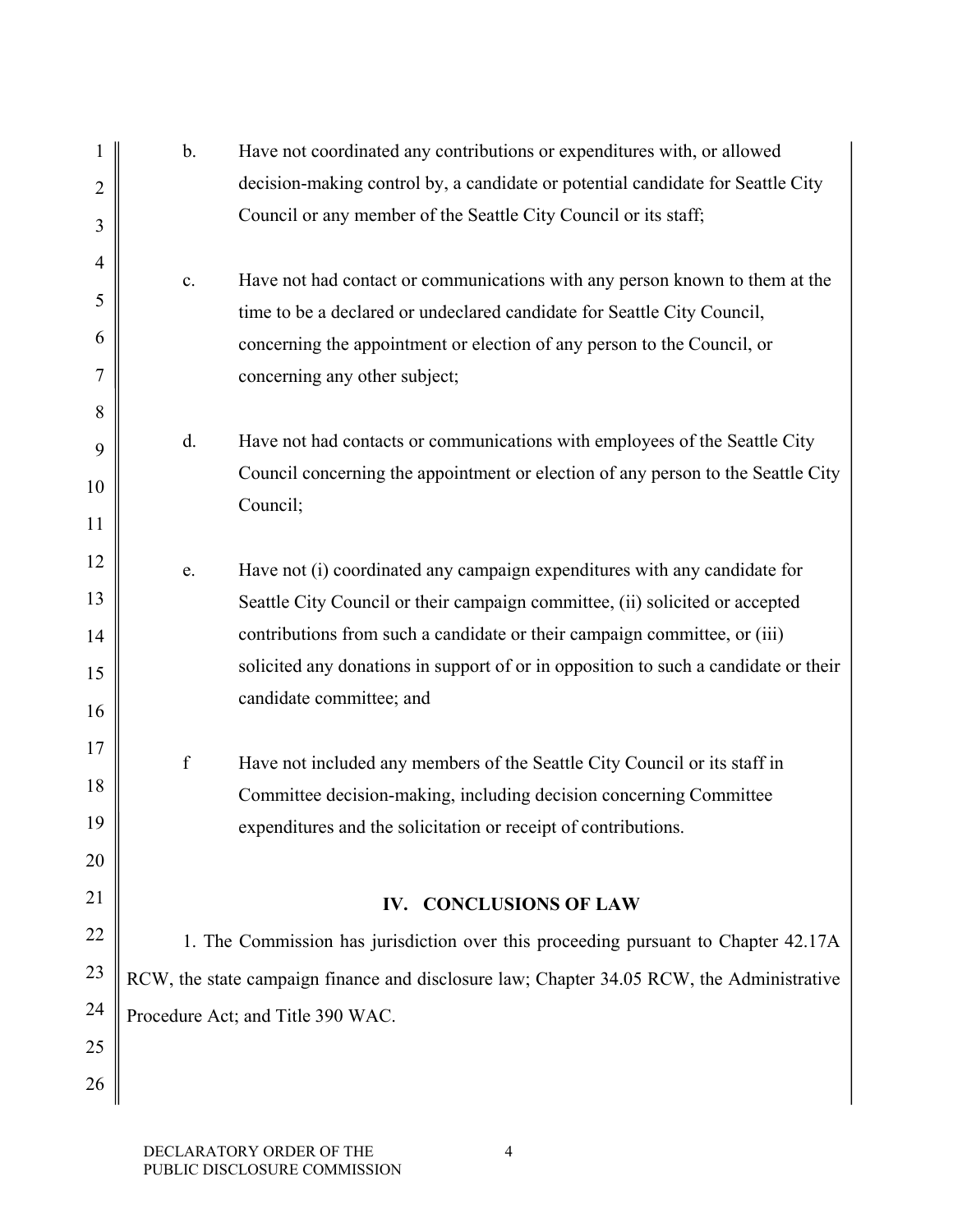1 4 2. Based on the facts set forth above, the arguments, and the stipulation, and reserving the right to engage in enforcement if in the future contrary information comes before the Commission, the Committee has not received monetary contributions which exceeded the contribution limits established under RCW 42.17A.405(3) and (14) for a recall campaign.

6 7 8 9 10 3. In recognition of the holding in *Farris v. Seabrook*, 677 F.3d 858 ( $9<sup>th</sup>$  Cir. 20[1](#page-4-0)2),<sup>1</sup> campaign finance contribution limits against the Committee should be suspended. The Commission is not passing on the constitutionality of RCW 42.17A.405 but simply applying the limited exception outlined in *Farris* to the identically situated A Better Seattle recall committee as required by law.

11

2

3

5

12 13 14 15 16 17 18 19 20 4. The requirements for issuance of a Declaratory Order under RCW 34.05.240 and WAC 390-12-250 have been met and the Commission affirms the analysis and order in Declaratory Order 17. There was uncertainty and controversy about whether the Committee qualified for the waiver of contribution limits under the law and whether enforcement of those requirements would be pursued. Arguments and information presented to the Commission show the Committee has met the requirements of the *Farris* court. The adverse effects on the Committee and their rights as outlined in *Farris* outweigh any adverse effects on others or the public. The Committee has further complied with all other agency statutes and rules for the Commission to consider the matter.

21

# 22

25

### **V. ORDER**

23 24 Based upon the representations and information before it, including the Stipulation, and the above Findings of Fact and Conclusions of law, the Commission orders that:

<span id="page-4-0"></span><sup>26</sup> 1 Including the unpublished Amended Memorandum Disposition at *Farris v. Ranade*, 584 Fed.Appx. 887  $(9<sup>th</sup> Cir., 2014).$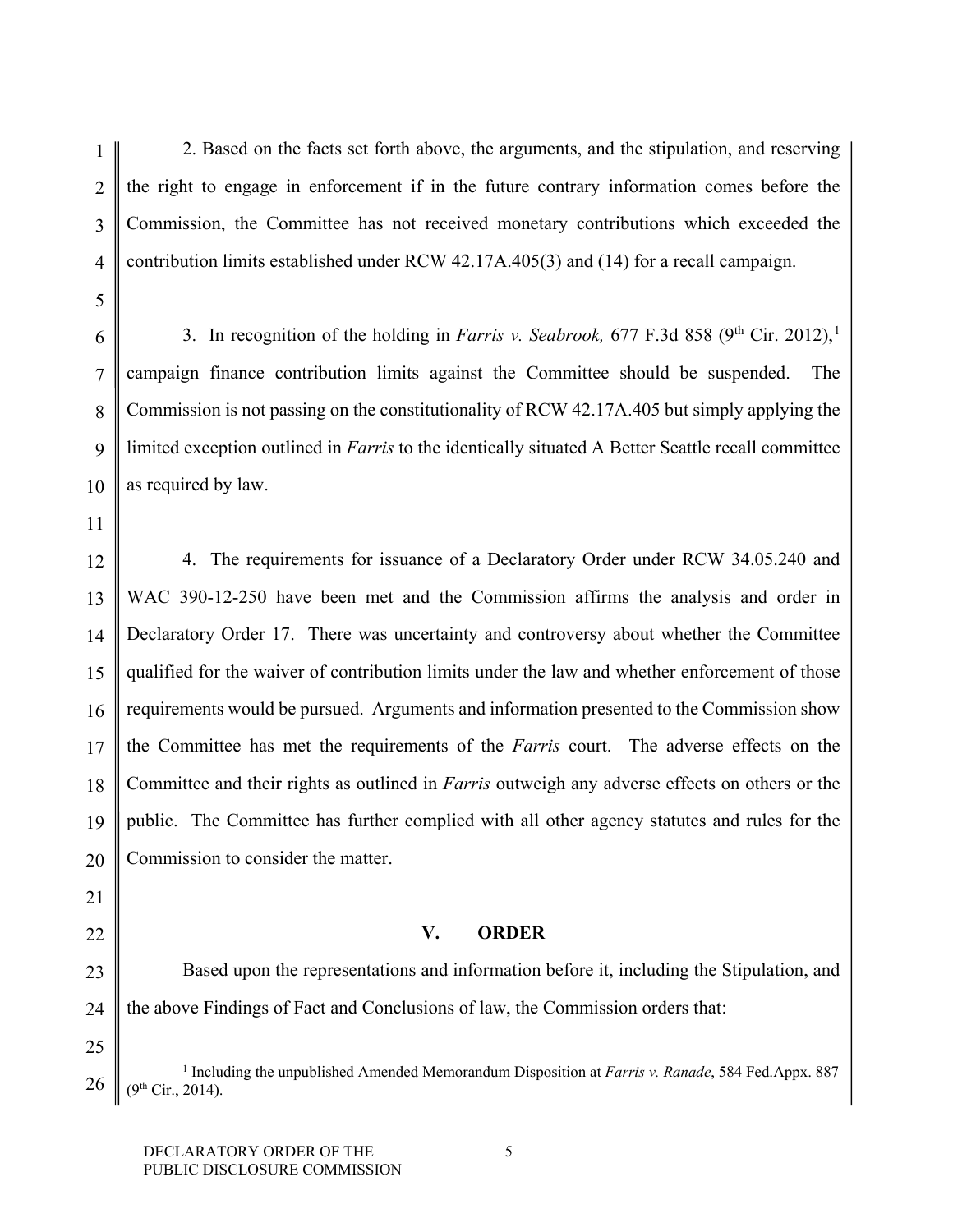|    | 1. | Enforcement of any monetary and in-kind contributions that exceed                                                                                          |
|----|----|------------------------------------------------------------------------------------------------------------------------------------------------------------|
| 2  |    | contribution limits as established under RCW 42.17A.405(3) and (14) for this                                                                               |
| 3  |    | pro-recall campaign are SUSPENDED from the date of this order with the                                                                                     |
| 4  |    | following conditions:                                                                                                                                      |
| 5  |    | Should the Committee, through its officers and directors, and<br>a.                                                                                        |
| 6  |    | principal decision-makers (including any person who has provided                                                                                           |
| 7  |    | significant input to the Committee), become aware of the identity of any                                                                                   |
| 8  |    | candidate for Seattle City Council; or if any person, when contacted,                                                                                      |
|    |    | indicates an intent to run for the office in the future, the Committee, its                                                                                |
| 9  |    | officers, directors, and principal decision-makers (including any person                                                                                   |
| 10 |    | who has provided significant input to the Committee), will not: i)                                                                                         |
| 11 |    | coordinate any campaign expenditures with such a candidate or their                                                                                        |
| 12 |    | campaign committee, ii) solicit or accept contributions from such a                                                                                        |
| 13 |    | candidate or their campaign committee, or iii) solicit any donations or                                                                                    |
| 14 |    | support, whether in support of or in opposition to such a candidate or his                                                                                 |
|    |    | or her candidate committee.                                                                                                                                |
| 15 |    |                                                                                                                                                            |
| 16 |    | b.<br>The Committee will not include any members of the Seattle City                                                                                       |
| 17 |    | Council or its staff in Committee decision-making, including decisions                                                                                     |
| 18 |    | concerning Committee expenditures, and the solicitation or receipt of                                                                                      |
| 19 |    | contributions.                                                                                                                                             |
| 20 |    |                                                                                                                                                            |
| 21 | 2. | If the conditions set forth above in paragraph 1 are found not to have been met,                                                                           |
| 22 |    | the Committee may be subject to potential enforcement for any violation(s) of<br>RCW 42.17A.405(3) and (14) including those prior to or subsequent to this |
| 23 |    | order.                                                                                                                                                     |
| 24 |    |                                                                                                                                                            |
| 25 | 3. | The Committee, its officers, and its principal decision-makers shall continue to                                                                           |
|    |    | comply with all campaign finance laws and requirements of Chapter 42.17A                                                                                   |
| 26 |    |                                                                                                                                                            |